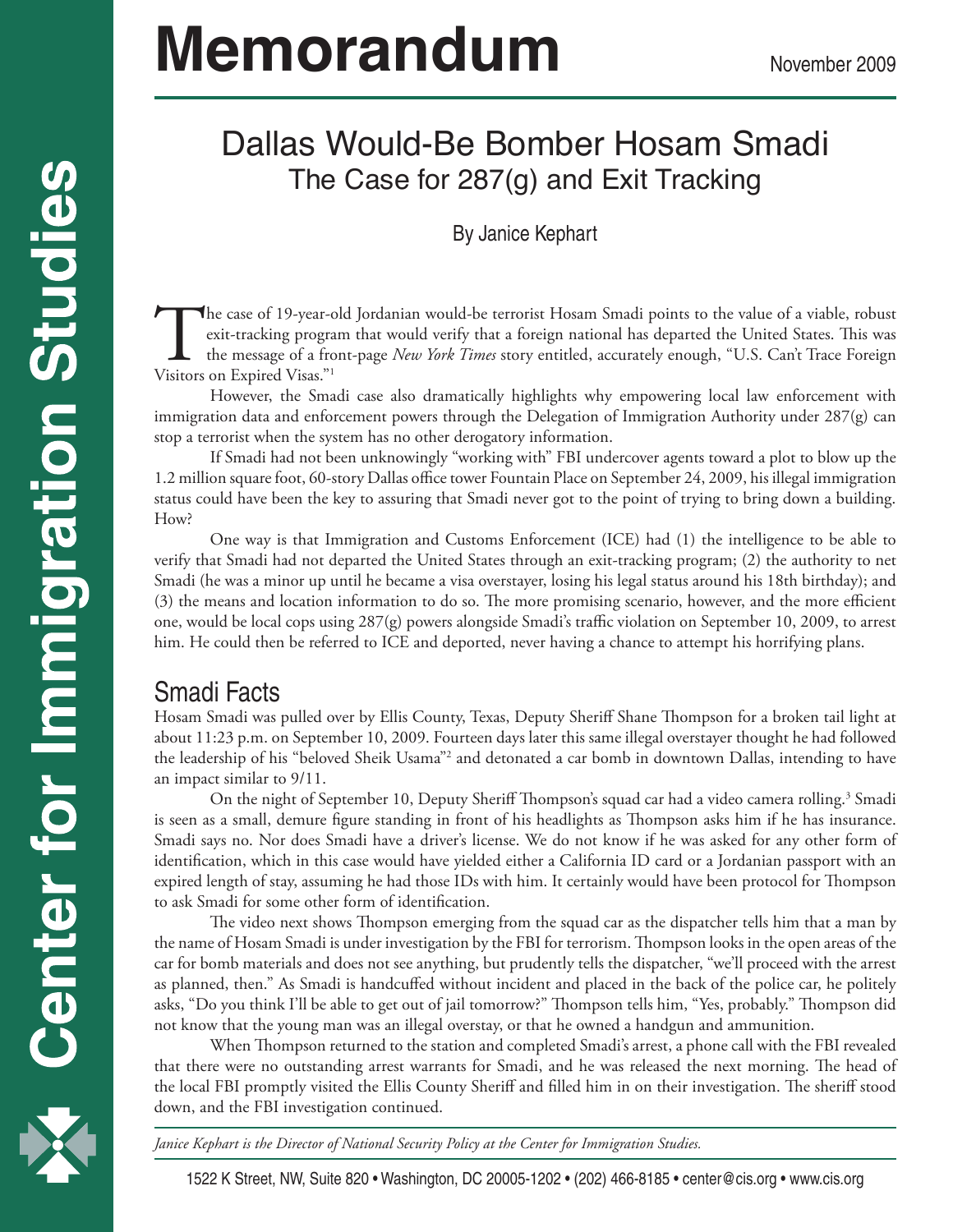We know now that two months earlier Smadi had carefully chosen his target for tactical, strategic, and political reasons. By July 16, 2009, Hosam Smadi decided on a "big fish" to target with the goal that the "strike will be certain and strong" and "millions of people will incur losses … along with the psychological impacts for the loss of this beautiful building." Smadi was hoping for 9/11-style destruction. On August 26, 2009, according to the FBI's September 24, 2009, arrest warrant, Smadi discussed with an FBI undercover agent the significance, logistics and timing of the bombing:

SMADI stated that he would have preferred to do the attack on "11 September," but decided to wait until after the month of Ramadan. SMADI confirmed with UCE3 [the FBI agent] that Ramadan ended on September 20, 2009, and he would "go ahead" with the attack after Eid [the post-Ramadan celebration]. SMADI showed UCE3 what he described as building plans and stated, "What I discovered is that this building, my dear sir, is the same building as September 11 in New York …. That it is a trade building." SMADI further informed UCE3 that the building was approximately 60 stories and contained about five banks. SMADI and UCE3 discussed the bomb to be utilized and SMADI's expectations of the explosion. When the subject of using a vehicle to deliver the bomb was discussed SMADI stated "… a wonderful thing … like you say, I thought of it … I want to enter to plant the bomb … I will plant it in the … foundations … exactly under the building … when it explodes, it will shake the foundations so that the building, if it is heavy in weight, tons, all that will come down." SMADI further confirmed his intentions by stating "I want to bring down the building, God willing. I mean, like you say, we are strivers and mujahidin."4

Smadi's September 10 encounter with law enforcement did not sway him from his objective. Indicating his clear intentions to follow through with his plans to bring the all-glass Fountain Place complex to the ground, he told UCE3 on September 20, 2009, "Let the drums of victory be struck in our holiday. We know Allah is with us. We ask Him to bless our gift with His angels protecting and assisting us. On this day, I tell you that I am ready to receive the gift. I thank you."

Four days later, after parking the vehicle filled with what he thought were explosives, Smadi tried to detonate the car bomb under Fountain Place with a cell

phone call. Instead, he called the FBI and was promptly arrested.

## 287(g) and Smadi's Traffic Stop

The 287(g) program is designed for exactly the situation that Deputy Sheriff Shane Thompson found himself in a few minutes shy of September 11, 2009: catching a would-be terrorist. By the time local Texas law enforcement encountered Hosam Smadi, he was well on his way to carrying out what he hoped would be a spectacular second 9/11 by detonating a bomb remotely from the parking garage under Fountain Place. Catapulting himself into unpleasant notoriety, young Smadi quickly became a *New York Times* story about why we need an entry-exit program to deport overstays before they cause trouble. The story was right, and so was Lamar Smith (R-Texas), who touted the need for a viable entry-exit program after learning that Smadi had illegally stayed in the United States for over a year before his arrest by the FBI on September 24, 2009.

However, by the time Smadi got a year into overstay and a year closer to formulating and executing his terrorist desires, what mattered more was not whether ICE had been forwarded information that Smadi's length of stay had expired and he had never left; such information might simply have been submerged in an ever mounting "to do" file. Rather, ICE likely — without other derogatory information (which they did have, as ICE agents are detailed to FBI Joint Terrorism Task Forces) — would not have followed up due to a lack of resources. Former DHS Assistant Secretary for Policy Stewart Baker elaborated on the issue of ICE resources in an October 12, 2009, blog posting,<sup>5</sup> so those points need not be discussed further here. What matters is that when Smadi was standing in his own headlights outside of his car on September 10, 2009, the deputy sheriff who stopped him should have been able to access immigration data showing that Smadi's length of stay had expired and have been empowered — considering Smadi's other traffic violations — to arrest him and turn him over to ICE.

287(g) could have stopped Smadi; literally, a terrorist caught in his own headlights. Luckily for Smadi, Ellis County, Texas, has not signed a Memorandum of Agreement with DHS to use 287(g) in their jurisdiction. And luckily for the American people, the FBI's involvement in this particular case makes the issue of whether a local cop could have prevented another 9/11 — the exact same "might have been" argument used in regard to traffic stops of 9/11 hijacker Nawaf al Hazmi — moot.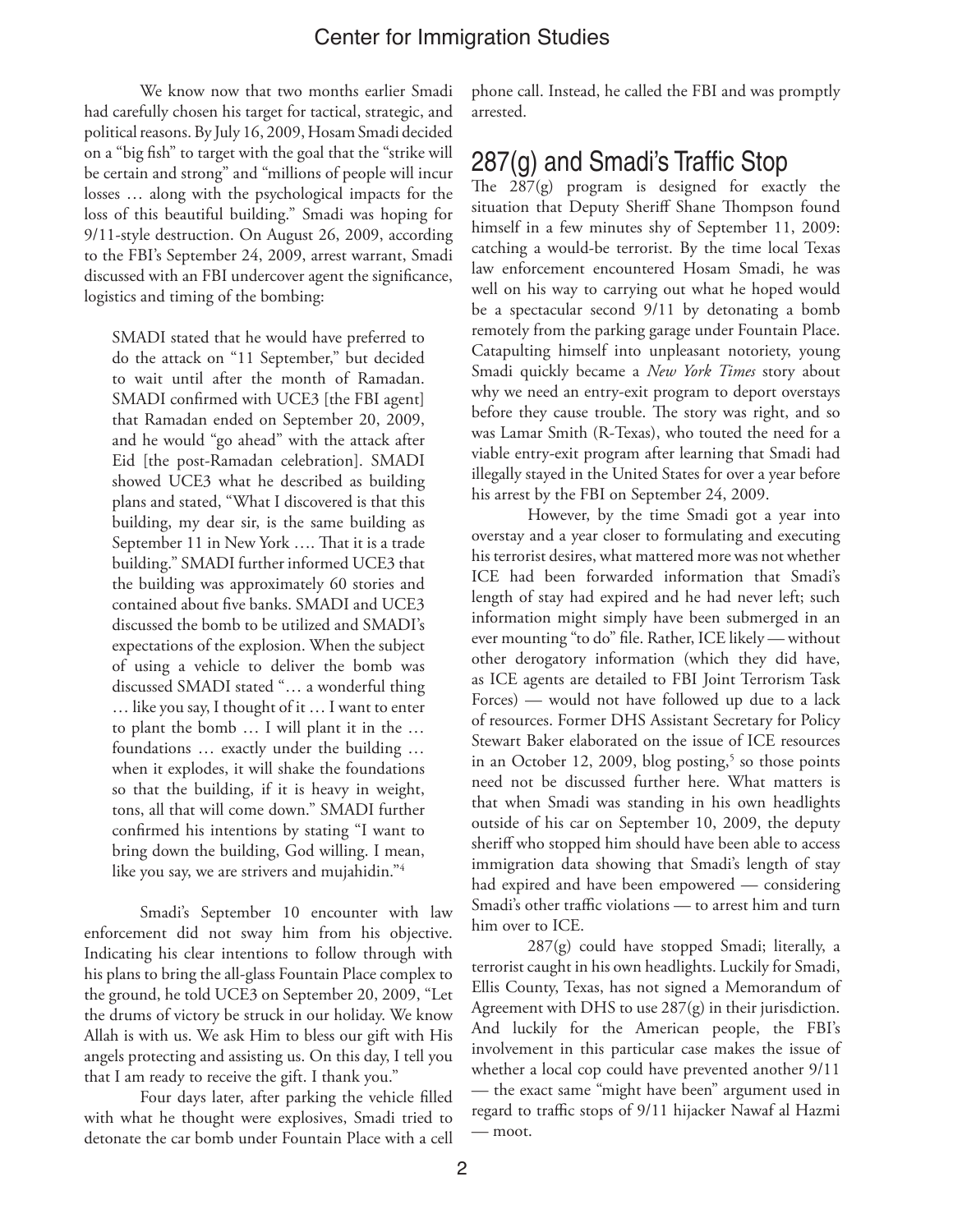However, if the FBI had not taken the initiative to brief the sheriff and provide the basis for releasing Smadi — for the purpose of continuing the terrorism investigation, no doubt — the sheriff likely would have released him anyway, since there is no indication Smadi's immigration violation was investigated independently by the Ellis County Sheriff's office. If the FBI had not been on to Smadi, we do not know whether Smadi could have brought Fountain Place down himself, but we do know he was trying.

To reiterate: Without the FBI's investigation and information-sharing, Smadi's illegal status may have been the only way to stop him and the Ellis County sheriff's office's lack of 287(g) authority would have been a serious lost opportunity. Fortunately, the FBI took the decision-making away from the sheriff's office. But we cannot count on just the FBI able to stop every terrorist, every time. While DHS Secretary Napolitano does not see the incident this way, we know in other criminal contexts Americans have died because violations like broken tail lights were not considered important enough to check immigration status.

The Smadi case is thus a glaring illustration of what is wrong with the Obama Administration's decision to try to limit localities to using 287(g) authority only in the case of "serious criminals," reducing opportunities to deport illegal aliens whose intentions may not otherwise be determined until after they do us damage.

The 287(g) program is designed to provide immigration data to trained state and local law enforcement officials so that they can act in concert with ICE.6 As of the first two months of FY 2009, the program has resulted in more than 80,000 arrests of illegal aliens for removal at the state and local level. With 75 participating jurisdictions, its success was honored by the Obama Administration with a revised Memorandum of Agreement requirement placed on all jurisdictions constraining use of the program to detaining only "serious criminals" with immigration violations.7

In short, while the old MOAs are designed to nab illegal aliens in conjunction with local offenses, such as those of 9/11 hijacker al Hazmi or Smadi, the new MOA seeks to make that less likely. Both Smadi and al Hazmi would continue to go free under the new arrangement.

It seems a bit disingenuous for the Obama Administration to claim compliance with 9/11 recommendations when their underlying purpose, as Secretary Napolitano has made clear, is to use "better border enforcement [to] help make the case for immigration legislation" (i.e., amnesty).8 While the 9/11 Commission did not take a stand on immigration

legislation, it did take a clear stand on issues such as information-sharing; state and local participation and support of national security matters; and robust enforcement of immigration law by assuring that people are who they say they are and are authorized to have the privileges they seek, or enter the places they want to go. The Commission even mentioned the value of 287(g):

In 1996, a new law  $[287(g)]$  enabled the INS to enter into agreements with state and local law enforcement agencies through which the INS provided training and the local agencies exercised immigration enforcement authority. Terrorist watchlists were not available to them. Mayors in cities with large immigrant populations sometimes imposed limits on city employee cooperation with federal immigration agents. A large population lives outside the legal framework. Fraudulent documents could be easily obtained. Congress kept the number of INS agents static in the face of the overwhelming problem.9

Repeating our pre-9/11 mistakes by once more bifurcating immigration enforcement to segmented areas is not helpful. Perhaps at some point, Secretary Napolitano will get the message that the 9/11 Commission recommendations only make sense if implemented in a consistent manner with an overall strategy truly committed to enforcement, not just its appearance.

## The Status of Exit-Tracking

Since 1996, Congress has been calling on the Immigration and Naturalization Service, and now the Department of Homeland Security's Bureau of Customs and Border Protection (CBP), to put in place a viable entry-exit program.10 Since its implementation in January 2004, US VISIT has become a robust, highly useful tool to establish biometric-based entry records for those entering at air, sea, and, for a more limited set of travelers, at land ports of entry.<sup>11</sup> Ten fingerprints are now taken of most travelers at all air and sea ports of entry and a very small number of crossers at land borders and checked against criminal databases. Digital photographs are compared against visa applications or prior visits. Biographic data is checked against law enforcement and immigration data, some of which is obtained from countries participating in the visa waiver program. Passports are checked against data on lost and stolen documents obtained from Interpol and from most visa-waiver countries as part of the Bush Administration's "Security Enhancement"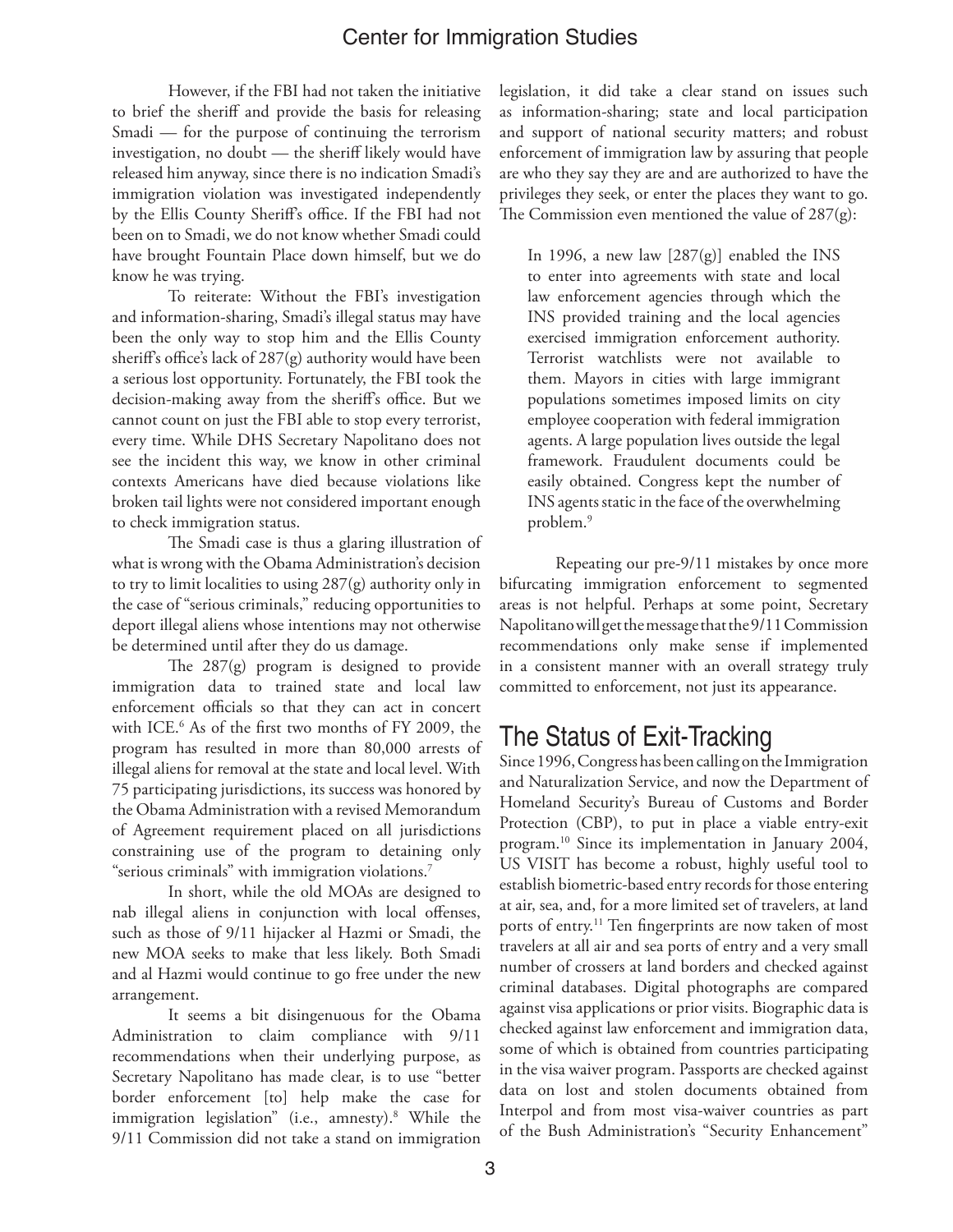requirements built into visa-waiver agreements. These agreements provide for additional criminal data to vet applicants traveling to the United States.

However, exit tracking for years has remained mired in airline and border/trade opposition, as well as an inability to formulate a practical solution to acquiring adequate data reliably from all persons exiting. Doing so at the land borders seemed — and some argue still is — a near impossibility. But the air and sea ports are confined areas with limited pedestrian access and without some of the infrastructure concerns presented by narrow bridges, tunnels, and large vehicular volume at land ports of entry.

After 9/11, discussions revolved around a variety of possible solutions, with an initial look at airports. One idea included doing an exit add-on at check-in for international flights, but that was deemed inadequate because airlines would be wholly responsible for the processing and just because someone checks in does not mean that he or she actually will board a plane. Since 2004, exit pilot programs included self-check kiosks in international terminals at a dozen-plus airports. The technology worked, but travelers often did not comply. Then on April 28, 2008, the Bush Administration released a proposed rulemaking that placed an unfunded mandate on airlines, requiring "commercial air and vessel carriers … to collect and transmit the [alien] biometric information to DHS" prior to departure.

This new rule was a significant change from the airlines' usual (if antiquated) course of business. Swapping out the traditional procedures — a visual passport check and in-flight paper I-94 form — with a jetway-based, biometric exit requirement for which airlines would be responsible was a hard sell, even for those in favor of exit programs and airline involvement. Granted, the airlines are under a legal duty to check passports prior to departure and collect I-94 departure forms during flight, and can (and should be) fined for failures to abide by their obligations, but tasking them with a biometric requirement was beyond their budgets and capability. The airlines refused to even try to comply.

Congress, fed up, refused more appropriations to US VISIT until they found a pilot that worked. So from May 28 to July 2, 2009, Detroit and Atlanta International Airports became the latest guinea pigs. Detroit had CBP track exits during boarding, while Atlanta tested compliance procedures at the TSA security checkpoints. A notice was put out in the Federal Register that illuminated the task for the CBP pilot as follows:

CBP officers are conducting a pilot at the departure gate. The purpose of this pilot is to

evaluate the impact of collecting biometric information at or near the departure gate from aliens who are subject to US-VISIT biometric requirements departing the United States for foreign destinations. The biometric information consists of one or more electronic fingerprints captured using a mobile or portable device. The biographic information includes travel document information, such as name, date of birth, document issuance type, country, and number — all of which are contained in the document's machine-readable zone (MRZ) of a machine-readable travel document (MRTD). CBP is following defined processes that minimize interference with the air carrier boarding process. This pilot will capture the cycle time necessary for the additional verification and collection of this biometric data from international travelers.<sup>12</sup>

"Additional objectives" for the evaluation were listed as follows:

- Evaluate identity verification and exit-recording solutions with existing port operations and infrastructure.
- Record the exit from the United States of each alien encountered during the exit pilots who is subject to US-VISIT biometric requirements at the designated airports.
- Update the individual records of each alien encountered during the exit pilots who is subject to US-VISIT biometric requirements in the Automated Biometric Identification System (IDENT) and the Arrival and Departure Information System (ADIS) with departure encounter information.

Until a final exit rule is in place, US-VISIT will continue using its entry data to match the paper exit data on file to help determine overstays and provide leads to ICE. According to US-VISIT, "FY 2008 had a match rate of 92.5 percent of biographic exit records to the individual's previous entry record. So far in FY 2009, the number of overstays who were denied re-entry to the United States or denied a visa has increased 500 percent since FY 2007 because of the biographic exit analysis services provided by US-VISIT."<sup>13</sup>

From source information gathered to date, the evaluation of the two exit-tracking pilot programs will likely conclude that while both the TSA and CBP models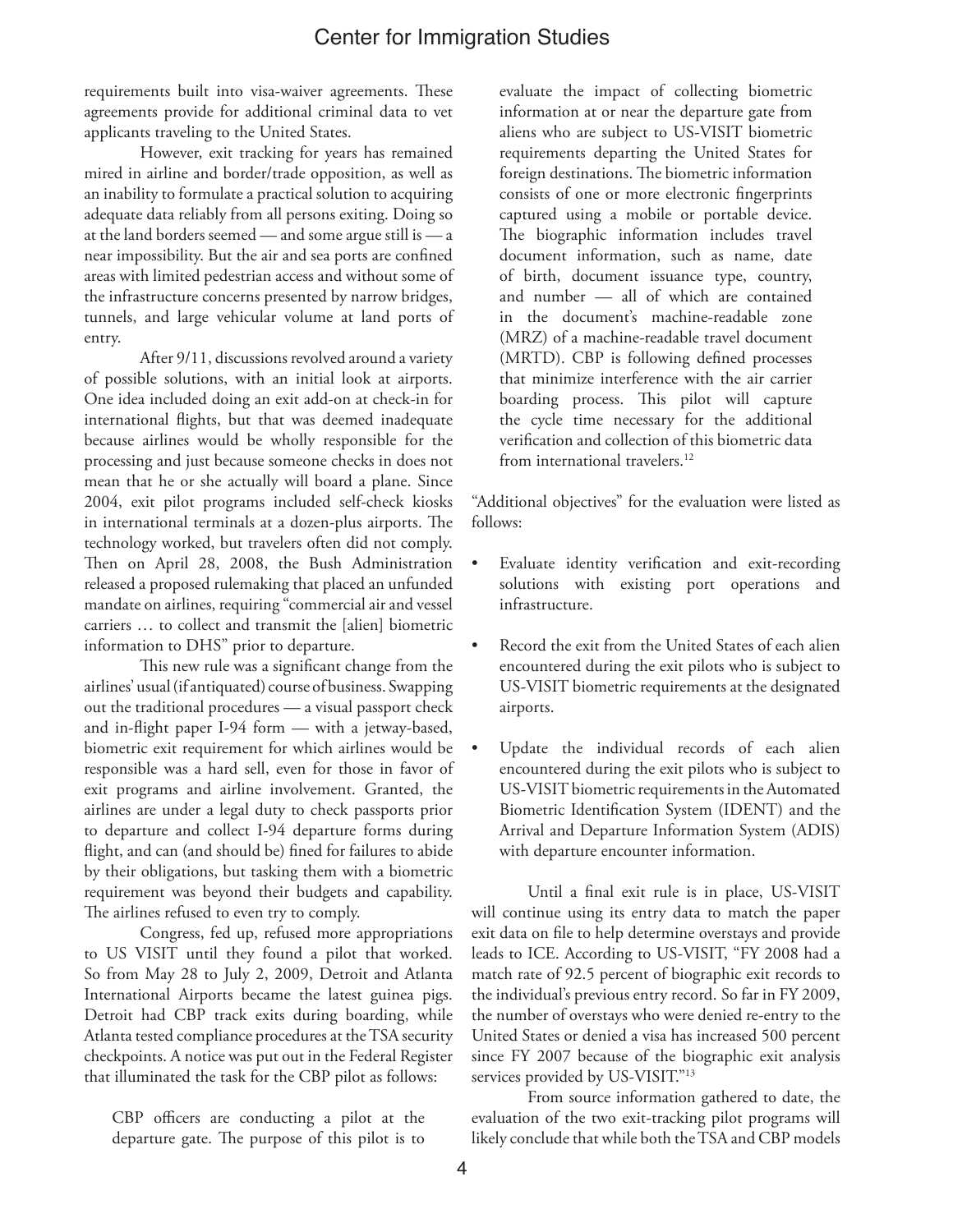were successful, the CBP pilot assured better compliance. If the CBP exit pilot was able to verify identity, record exit, and update alien biometric and departure records, this could be considered the long-awaited next step toward fulfillment of a 9/11 Commission recommendation and congressional intent. A good guess would be that known, reliable technology was used; data was secure and reliable; and compliance was extremely high.

One potential problem — considering the limited number of CBP inspection personnel — could be that CBP had a difficult time diverting US VISIT crews to departing jetways. However technology may help augment CBP manpower in the future. If the airlines support the solution, they would no longer be responsible for the technology or the departure other than to adjudicate the processing, producing a winwin from the airline and passenger perspective, and no further reason to resist compliance.

The goal should be that the White House approves the US VISIT evaluation in the coming weeks. That could mean a final rule — at least for air and sea ports — by spring 2010. That, of course, requires the White House to release the evaluation to Congress and Congress to approve full implementation and funding for the exit program. However, that remains in question, as DHS Secretary Napolitano has made clear her disinterest in the exit program.

Yet, the secretary will not likely be able to resist political pressure on this long-standing congressional priority. If there is desire from Secretary Napolitano to at least appear like she's proceeding with border security as a quid pro quo for President Obama's promises of amnesty, this should, this time, jibe with long-time Republican support for pursuing border security, and an exit program should find its way toward implementation and appropriation.

## Exit-Tracking and Smadi

Those miffed that another would-be terrorist turned out to be an illegal overstay — this time Smadi, whose tourist visa expired in August 2008 — have pointed out that a viable exit program would have alerted ICE to his status in August 2008, when his length of stay expired. One result could have been that ICE could have sent out a search team in August 2008 and deported Smadi before he began chatting about his desire to bring down tall glass buildings in Dallas with undercover FBI agents on an extremist Internet site. An exit program was included in 9/11 Commission recommendations as a step toward a more secure border.

Knowing an exit system is in place is in itself deterrence against overstays and provides proof that a person has left the country and thus, by deduction, who has not. A reliable program that cannot be easily jettisoned suggests there may finally be a solution to encourage the departure of those who may otherwise want to stay illegally. Of course, critics say, this does not solve the problem of the land ports of entry, where the increased physical infrastructure to accommodate an exit program may not be feasible. In addition, cost factors remain unknown. But for individuals who otherwise would not have the means or desire to leave the country by land, at least beginning exit tracking at the airports, like US VISIT was, would be a good start. And pedestrian traffic — which is heavy at southern land ports of entry — could easily be monitored using the air/sea exit model.

## Catching Terrorists

Over and over again, terrorists get stopped for traffic violations:

- Timothy McVeigh was caught after the Oklahoma City bombing after being stopped for driving without a license plate on his vehicle.
- 9/11 hijacker Nawaf al Hazmi was stopped for speeding in Oklahoma on April 1, 2001. The pilot of the Pentagon plane, Hani Hanjour, was likely in the car with Hazmi. There was no arrest warrant in the National Crime Information Center even though the CIA had been looking for him since 2000, because no other agency had been informed. Police did not check his immigration status, which, prior to 9/11, would have required a call to the Law Enforcement Support Center hotline in Vermont. Had such a call been made, it would have revealed he had been in the United States illegally since January 2001. Instead, he was given a ticket and sent on his way.
- Operational leader and World Trade Center pilot Mohamed Atta had a Florida warrant issued for his arrest on June 4, 2001, as he was a "no show" for a court appearance following a prior traffic offense.
- Pennsylvania pilot Ziad Jarrah was stopped for speeding on September 9, 2001, issued a \$270 ticket, and permitted to continue on to his destination. His length of stay had expired in July 2001.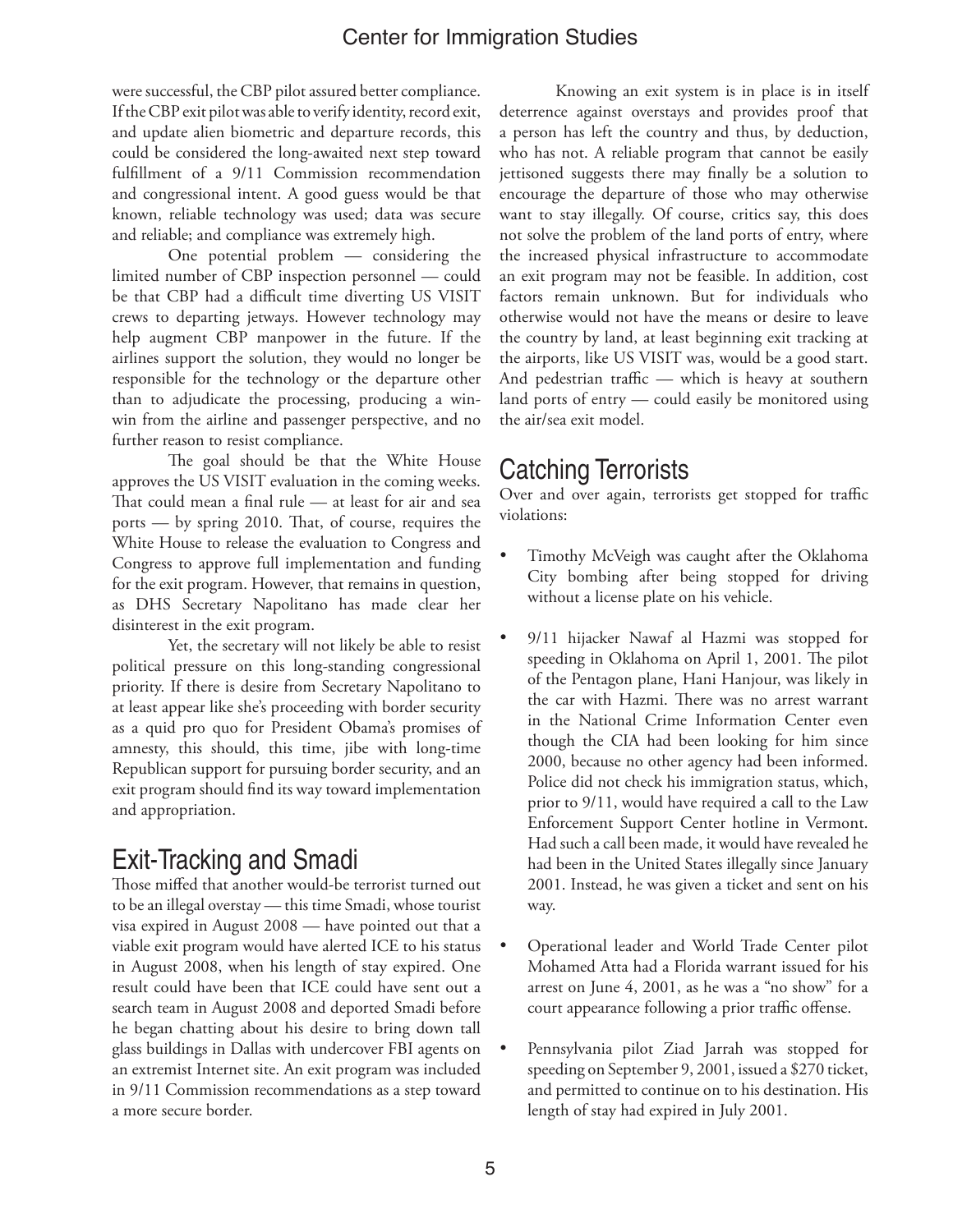Most recently, it was Smadi. Whether an American, or a legal or illegal alien, the fact is terrorists drive cars and commit traffic violations. So does every other variety of criminal. Security experts and politicians like Rep. Smith have been saying for a long time that traffic stops are a missed opportunity to go beyond ticket-dispensing and actually catch terrorists.

To catch a terrorist, Secretary Napolitano is correct that intelligence really matters. But what intelligence is the secretary referring to and with whom does she believe it should be shared? The secretary could not be referring to access to immigration data by local law enforcement for those jurisdictions participating in the 287(g) program; she has moved to restrict that type of information flow. She further states that she does not believe an exit system is important in the fight against terrorism. Yet Napolitano believes that immigration legislation is politically more likely if amnesty supporters can point to improved border enforcement.

But how does this nation achieve better border enforcement without leveraging a very under-resourced ICE (7,200 officers for the whole country) with local law

enforcement officers trained in reading and understanding immigration data? And how do you achieve credibility on enforcement to enhance the chances for immigration legislation (amnesty) when that border enforcement is being rolled back in key areas like  $287(g)$ ? And how do you get support for exit tracking when the secretary herself fails to make it a priority, or sees its nexus to her own mission, homeland security?

Having exit-tracking in place may not stop a determined terrorist like Smadi, but it would at least narrow the pool of overstays for which ICE is responsible and give them a better chance at catching individuals with bad intentions. Having a robust 287(g) program that empowers local law enforcement within the umbrella of immigration law could stop a terrorist like Smadi. Taken together, these are the types of programs that edge this nation toward more secure borders. Yet with neither exit programs or 287(g) receiving much forward momentum from the Obama administration, secure borders seem further out of reach than Americans should expect so many years after 9/11, especially with people like Smadi still intent on abusing immigration loopholes in order to further their terrorist plans.